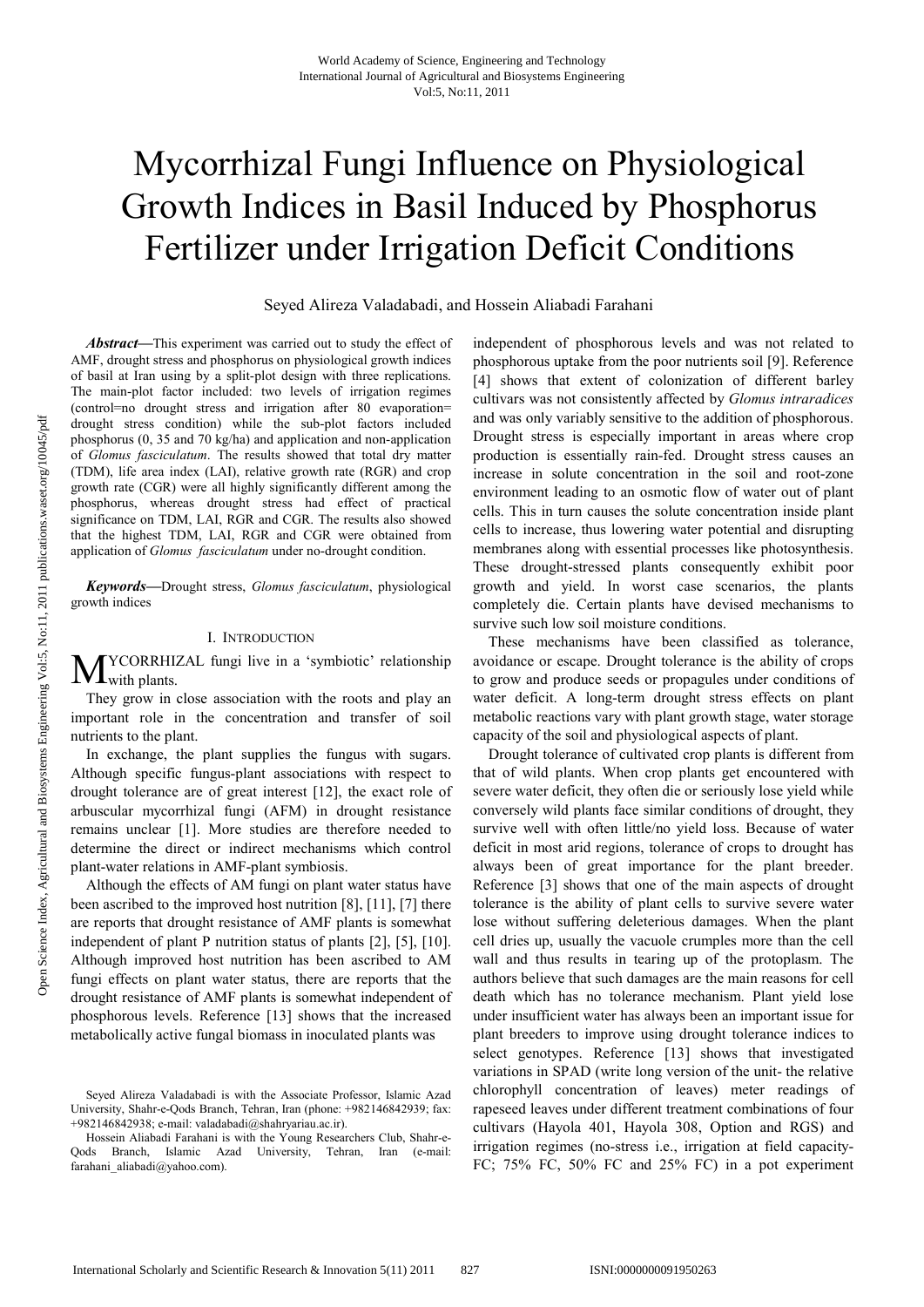conducted under a controlled glasshouse conditions in Iran. Their results showed that with increasing drought stress, SPAD meter readings were conversely decreasing. Further implications of the results were such that drought stress had a significant effect on net photosynthesis (A), stomata conductance  $(g_s)$ , intercellular  $CO_2$  concentration  $(C_i)$  and leaf area (LA) of rapeseed both at vegetative and flowering stages. In general, Hayola 401, had the highest yield under both conditions of drought and no-drought, followed by Hayola 308, whereas RGS had the lowest yield among the cultivars. The cultivars Hayola 401 and 308 exhibited the highest  $g_s$ under no-drought but the lowest under drought stress. The ranking of the cultivars in their overall tolerance to drought was found to follow Hayola 401> Hayola 308> Option> RGS. Reference [6] shows that yield and yield components of rapeseed were affected by water shortage occurring from flowering to the end of seed set. Number of seeds per plant was the yield component affected most although some compensation occurred when the water supply was restored. The Thousand seed weight was only affected by low water stress only if it occurs during the period from the stage of siliques were swelling to seeds coloring. The results also demonstrated that a marked reduction in oil concentration was evident when water deficit occurred from anthesis to maturity. Furthermore, they found that oil and protein concentrations were inversely related.

## II. MATERIALS AND METHODS

This experiment was carried out to study the effect of AMF, drought stress and phosphorus on physiological growth indices of basil at Iran using by a split-plot design with three replications. The main-plot factor included: two levels of irrigation regimes (control=no drought stress and irrigation after 80 evaporation= drought stress condition) while the subplot factors included phosphorus (0, 35 and 70 kg/ha) and application and non-application of *Glomus fasciculatum*. In order to the determination of TDW, from 20 days after cultivation to harvesting time, 10 plants were selected randomly in all plots each 15 days regularly. Samples were placed under 75°C in electrical oven for 48 hours and were weighed by electrical scale and then determined TDW in each sampling stage. To determine LAI, leaves area of upon samples were estimated by leaf area meter before placing in oven and then determined LAI in each sampling stage. Finally, RGR and CGR were determined by the following formulas:

 $RGR = \text{Ln}W_2 - \text{Ln}W_1 / T_2 - T_1$ 

 $\text{LnW}_2$  –  $\text{LnW}_1$  = Logarithm natural of dry matter variations

 $T_2 - T_1$  = Time variations as day  $CGR = W_2-W_1/T_2-T_1 \times GA$  $W_2 - W_1 = Dry$  matter variations  $T_2 - T_1$  = Time variations as day GA = Ground Area

Finally, after determination of TDW, LAI, RGR and CGR were supplied their graphs by Excel computer software.

# III. RESULTS AND DISCUSSION

The results showed that total dry matter (TDM), life area index (LAI), relative growth rate (RGR) and crop growth rate (CGR) were all highly significantly different among the phosphorus, whereas drought stress had effects of practical significance on TDM, LAI, RGR and CGR. The results also showed that the highest TDM, LAI, RGR and CGR were obtained from application of *Glomus fasciculatum* under nodrought condition.











Fig. 3 CGR variations under AMF